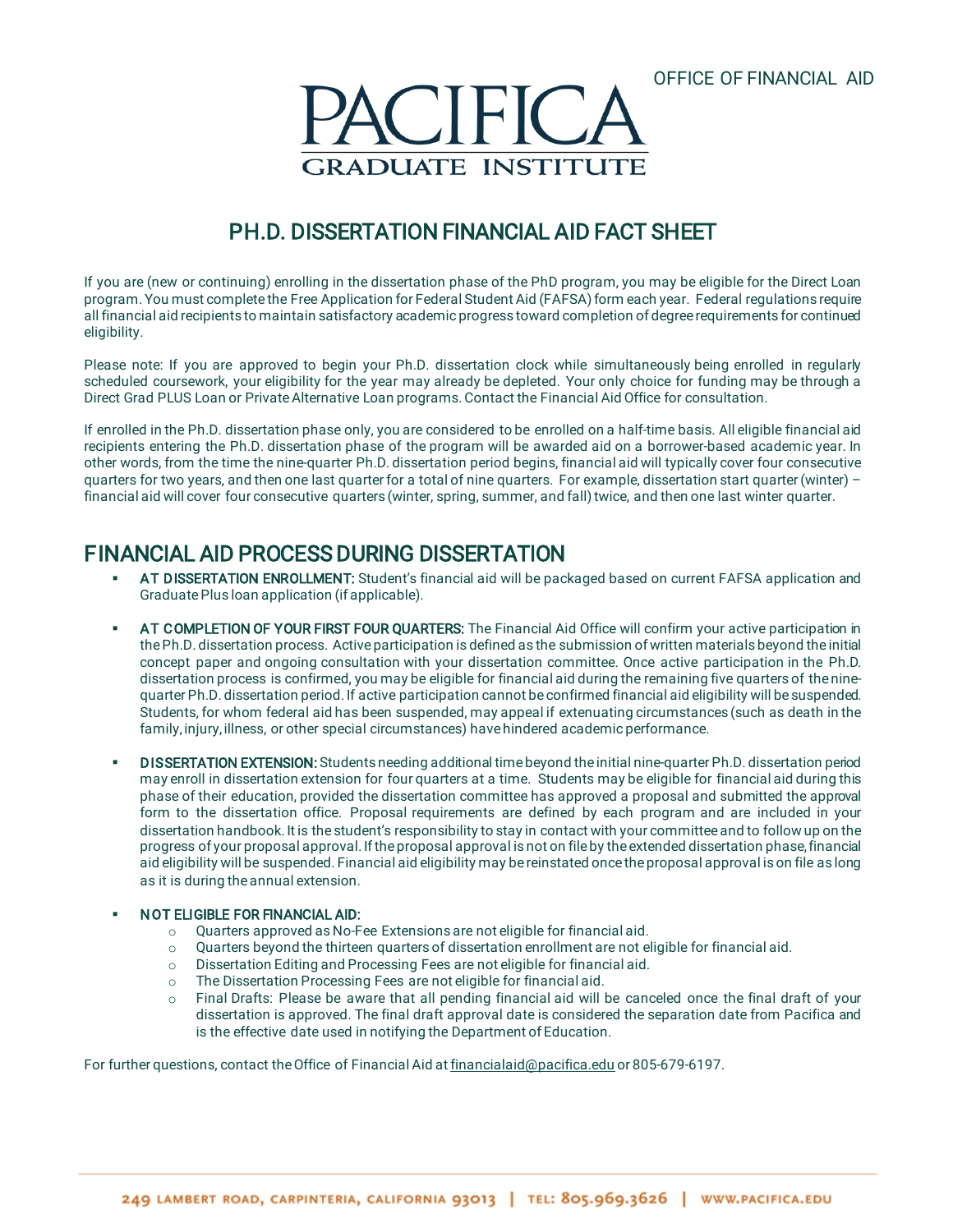

## PH.D. DISSERTATION FEE SCHEDULE

### Initial nine-quarter Ph.D. dissertation period– based on the year you entered the Ph.D. program:

| <b>ACADEMIC</b><br><b>YEAR</b> | <b>PH.D. DISSERTATION</b> |                      | <b>PH.D. DISSERTATION</b><br><b>FOR INTEGRATIVE THERAPY</b> |                      |
|--------------------------------|---------------------------|----------------------|-------------------------------------------------------------|----------------------|
|                                | <b>TOTAL FEE</b>          | <b>OUARTERLY FEE</b> | <b>TOTAL FEE</b>                                            | <b>OUARTERLY FEE</b> |
| 2015 - 2016                    | \$28,000                  | \$3,122.22           |                                                             |                      |
| $2016 - 2017$                  | \$28,500                  | \$3,166.67           | \$26,900                                                    | \$2,988.89           |
| $2017 - 2018$                  | \$28,900                  | \$3,211.11           | \$27,300                                                    | \$3,033.33           |
| $2018 - 2019$                  | \$28,900                  | \$3,211.11           | \$27,300                                                    | \$3,033.33           |
| 2019 - 2020                    | \$29,500                  | \$3,277.77           | \$27,800                                                    | \$3,088.88           |
| 2020 - 2021                    | \$29,800                  | \$3,311.11           | \$28,100                                                    | \$3,122.22           |
| $2021 - 2022$                  | \$29,800                  | \$3,311.11           | \$28,100                                                    | \$3,122.22           |
| $2022 - 2023$                  | \$30,200                  | \$3.355.55           | \$28,500                                                    | \$3,166.66           |

## **Payment Options:**

#### Option 1:

 Initial nine-quarter Ph.D. dissertation period- Pay the full dissertation fee indicated above at the start of the nine-quarter Ph.D. dissertation period. Upon completion of dissertation, pay the Dissertation Processing Fee.

#### Option 2:

 Initial nine-quarter Ph.D. dissertation period– Pay the quarterly dissertation fee two weeks prior to the start of each quarter. See quarterly figures above. Upon completion of dissertation pay the Dissertation Processing Fee

#### Option 3:

 Financial Aid recipients – Must complete the FAFSA each year and maintain satisfactory academic progress toward completion; may qualify for up to \$20,500 annually. During the initial nine-quarter PhD dissertation period, one-ninth of the dissertation fee will be deducted from the Direct Stafford and/or Grad PLUS Loans each quarter. Excess loan funds will be made available (within 14 days of receipt of funds) to the student each quarter for educational expenses. Upon completion of the dissertation pay the Dissertation Processing Fee, financial aid is not eligible to cover this fee. Contact the Financial Aid Office for complete details.

### Extended one-year Ph.D. enrollment clock

For students enrolling in an extended one-year of Ph.D. dissertation, the fee will be billed quarterly:

| <b>ACADEMIC YEAR</b>    |          |            | $\mid$ TOTAL FEE $\mid$ QUARTERLY FEE $\mid$ TOTAL FEE-TRACK H $\mid$ QTR FEE – TRACK H |            |
|-------------------------|----------|------------|-----------------------------------------------------------------------------------------|------------|
| Fall 2018 - Summer 2019 | \$14,050 | \$3,512.50 |                                                                                         |            |
| Fall 2019 - Summer 2020 | \$14,250 | \$3,562.50 |                                                                                         |            |
| Fall 2020 - Summer 2021 | \$14,450 | \$3,612.50 | \$13,650                                                                                | \$3,412.50 |
| Fall 2021 - Summer 2022 | \$14,450 | \$3,612.50 | \$13,650                                                                                | \$3,412.50 |
| Fall 2022 - Summer 2023 | \$14,750 | \$3,687.50 | \$13,900                                                                                | \$3,475.00 |

## **Payment Options:**

#### Option 1:

 Extended one-year Ph.D. enrollment clock– Pay the one-year fee indicated above at the start of the extended one-year enrollment period. Upon completion of dissertation pay Dissertation Processing Fee.

#### Option 2:

 Extended one-year Ph.D. enrollment clock– Pay one-fourth of the dissertation fee two weeks prior to the start of each quarter. See quarterly payment figures above.Upon completion pay the Dissertation Processing Fee.

#### Option 3:

 Financial Aid recipients– Must complete the FAFSA each year and maintain satisfactory academic progress toward completion; may qualify for up to \$20,500 annually. During the extended one-year Ph.D. enrollment clock, one-fourth (1/4) of the fee will be deducted from the financial aid each quarter. Excess loan funds will be made available to the student each quarter for educational expenses. Upon completion of the dissertation pay the Dissertation Processing Fee. Contact the Financial Aid Office for complete details.

For further questions, contact the Office of Financial Aid a[t financialaid@pacific.edu](mailto:financialaid@pacifica.edu) or 805-679-6197.